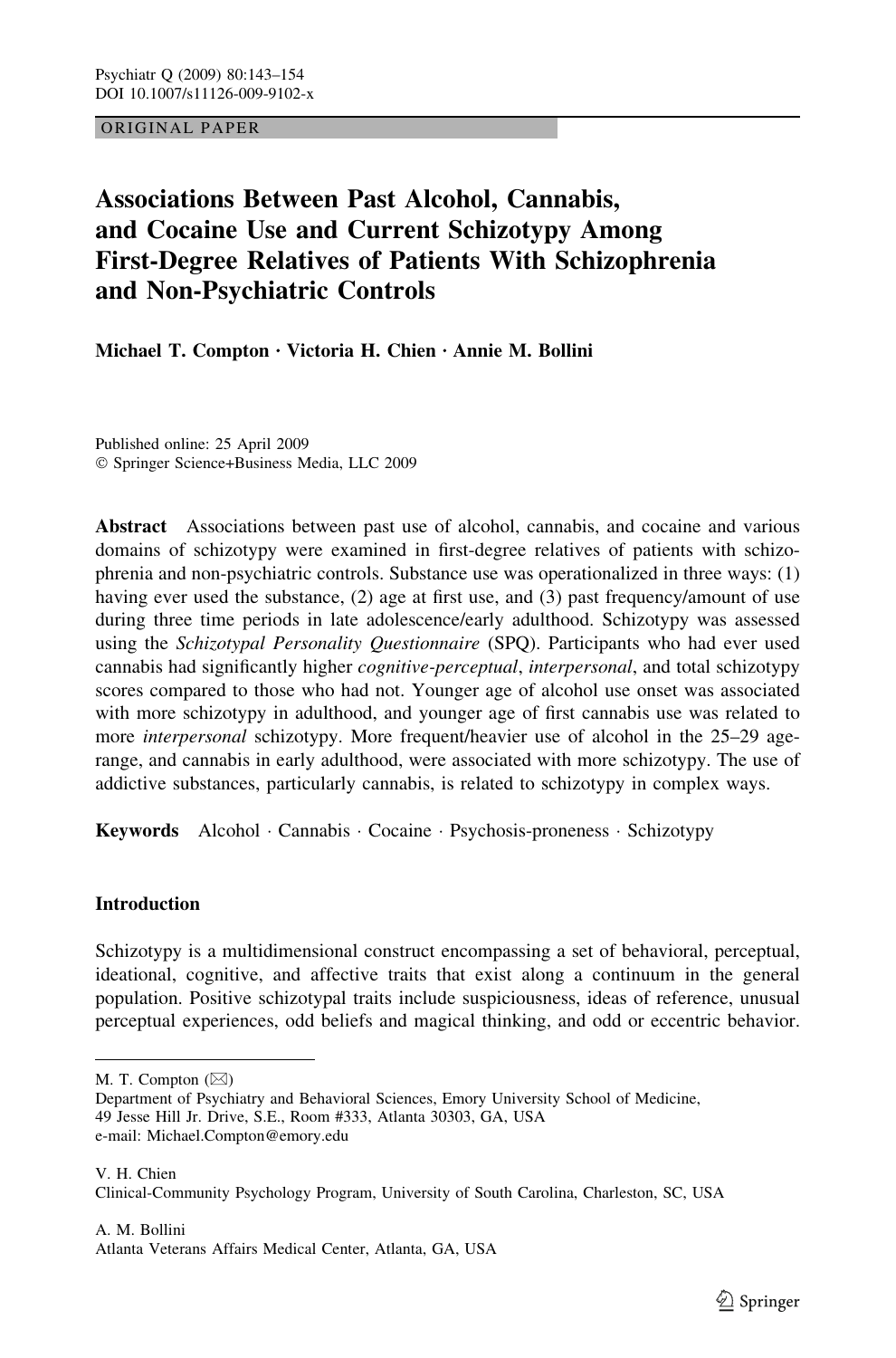Negative schizotypal traits are exemplified by social isolation, lack of close friends, and excessive social anxiety. Disorganized schizotypal traits include allusive thinking and odd/ eccentric thinking and speech. Schizotypy and schizotypal personality disorder (a categorical formal diagnosis that defines a clinical threshold of schizotypal traits) are thought to be genetically related to schizophrenia given that relatives of people with schizophrenia are more likely to exhibit schizotypal traits compared to individuals without a family history of the illness. Data from the Roscommon Family Study indicate that schizotypy in the form of subpsychotic thought disorder, negative schizotypal signs, deficient occupational functioning, and social isolation/avoidance—significantly discriminates relatives of individuals with schizophrenia from relatives of controls [\[1](#page-9-0)], and that positive and negative symptoms in patients with schizophrenia predict corresponding positive and negative schizotypal traits in their relatives [\[2](#page-9-0)]. Like schizophrenia, both environmental and genetic factors are thought to underpin schizotypy [\[3,](#page-9-0) [4\]](#page-9-0). One environmental factor that has recently been associated with this personality dimension is substance use, though it should be noted that even ''environmental factors'' such as substance use may be at least partly genetically determined (in the case of substance use, by personality factors such as openness, impulsivity, and sensation-seeking, to name a few).

Substance misuse is known to be very common in persons with schizophrenia [[5–7](#page-9-0)]. Despite the relatedness of schizophrenia and schizotypy, studies examining the association between substance use and schizotypy remain rather rare. Extant research on the relationship between misuse of particular substances, including alcohol, cannabis, and cocaine, and schizotypy are particularly limited.

The literature on the association between alcohol use and schizotypy is marked by mixed findings. Interviews with hospitalized alcohol-dependent patients evidenced that a specific type of alcoholism (termed clinical type B alcoholism) was associated with schizotypal personality disorder [[8\]](#page-9-0). Craig and coworkers [[9\]](#page-10-0) also found an association between schizotypal personality style and alcohol addiction in participants from an inpatient rehabilitation treatment program. In a 10-year longitudinal study using a non-clinical sample of college students, Kwapil [[10](#page-10-0)] found that higher positive schizotypal symptomatology scale scores—using the Perceptual Aberration Scale [\[11\]](#page-10-0) and the Magical Ideation Scale [[12\]](#page-10-0)—corresponded to increased rates of alcohol use and abuse. However, a subsequent study by Nunn and colleagues [\[13\]](#page-10-0), also using a non-clinical sample of undergraduate students, revealed that alcohol users did not show higher scores on scales related to positive schizotypal symptomatology, but did demonstrate significantly lower levels of negative symptomatology (introvertive anhedonia). In outpatients identified as having schizotypal personality disorder, levels of alcohol abuse were not found to be elevated when compared to other outpatient psychiatric controls; however, significant differences were reported for drug abuse [\[14](#page-10-0)].

An increasing body of research suggests a potential association between cannabis use and schizotypy. Correlations between cannabis use and scores on scales of positive schizotypal symptomatology have been reported in non-clinical samples of university students in numerous studies [[13](#page-10-0), [15–20\]](#page-10-0). Some studies suggest specificity of the association (i.e., that cannabis use specifically is associated with schizotypy in particular more than other personality/psychopathological variables). For example, Nunn and associates [[13](#page-10-0)] found higher positive schizotypy scores among undergraduate students using cannabis, but not among those using alcohol, and associations were not found between cannabis use and anxiety or depression. Similarly, Williams and coworkers [[21](#page-10-0)] found that cannabis use was more specifically related to schizotypal traits than to anxiety, and that the association between schizotypal traits and cannabis use remained significant even after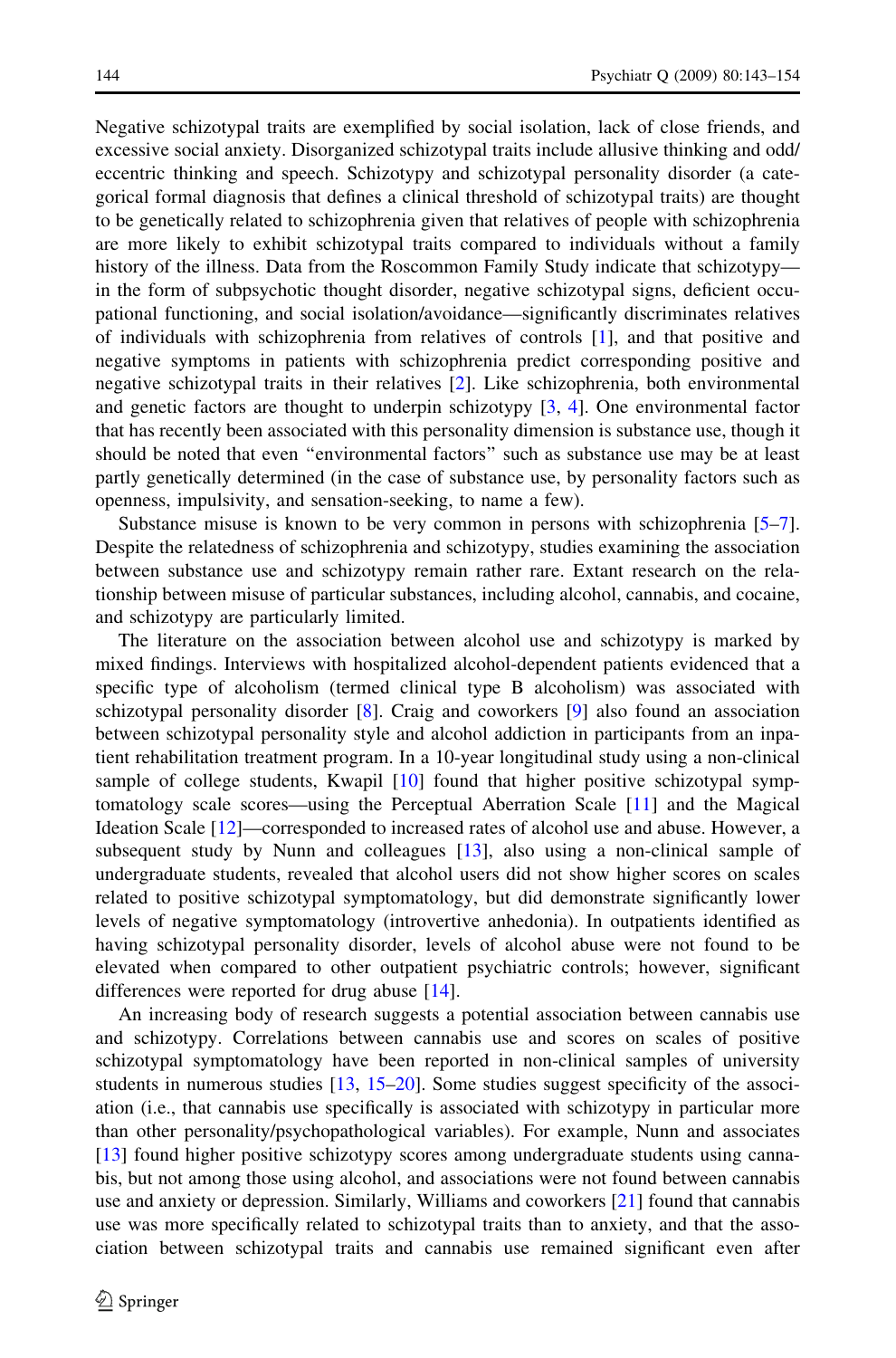excluding participants who had used other drugs. In terms of a potential biologic gradient, one study found a significant positive correlation between total years of cannabis use and schizotypy scores [\[20\]](#page-10-0). Although most studies have found associations between cannabis use and positive schizotypal features only, among 60 undergraduates, Bailey and Swallow [[15](#page-10-0)] found positive associations between cannabis use and positive, negative, and disorganized dimensions of schizotypy using a brief, self-report measure.

Cocaine is another commonly used substance among persons with schizophrenia [[22](#page-10-0), [23](#page-10-0)]; yet, there is a dearth of literature on the association between schizotypy and cocaine use. Survey research with veterans in a substance abuse treatment program revealed that cocaine users who experience transient paranoia while intoxicated exhibited more traits of psychosis-proneness than individuals who did not have transient cocaine-induced paranoid symptoms [[24\]](#page-10-0). Another study with cocaine-dependent individuals reported that deficits in both sensory gating (the ability to filter out irrelevant stimuli) and attention may be associated with an elevated risk for developing psychotic symptoms, particularly in the subgroup of cocaine users vulnerable to cocaine-induced paranoia [[25](#page-10-0)]. Using a self-report questionnaire, Kwapil [[10](#page-10-0)] found a significant positive correlation between cocaine use and the trait of impulsive-nonconformity, a characteristic that contributes to the prediction of psychotic-like and schizotypal symptoms [[26](#page-10-0)]. Additional research is needed to better characterize the relationship between cocaine use and schizotypy.

Considering the phenomenologic and likely genetic/etiologic similarities between schizophrenia and schizotypy, research exploring the relationship between substance use and schizotypy is warranted. This analysis sought to examine associations between past use of three specific substances—alcohol, cannabis, and cocaine—and current schizotypy in a sample of healthy first-degree relatives of patients with schizophrenia ( $n = 28$ ) and nonpsychiatric controls with no family history of psychosis ( $n = 32$ ). Use of the three specific substances was operationalized in three ways: (1) history of having ever used the substance, (2) age at onset of use of the substance, and (3) past frequency/amount of use of the substance during three time periods (15–19 years, 20–24 years, and 25–29 years). Esterberg and colleagues [[27](#page-10-0)] reported a positive association between cigarette smoking and level of schizotypy in the sample of relatives of patients with schizophrenia. This study aimed to extend these initial findings by assessing relationships between the use of other addictive substances and schizotypy.

### Methods

#### Participants

This study was conducted at a large public-sector health system that serves a predominantly African American population. Exclusion criteria for all participants included: (1) inability to speak English, (2) a current substance dependence diagnosis not in early or sustained full remission, (3) any evidence of intoxication, (4) known or suspected mental retardation, and (5) history of neurological disease or clinically significant head injury. Exclusion criteria for first-degree relatives also included any personal history of psychotic or mood disorders. Controls were excluded if they endorsed any personal or family history (in first- or second-degree relatives) of psychotic or mood disorders. Personal history of these disorders was assessed using the Structured Clinical Interview for DSM-IV Axis I Disorders [[28](#page-10-0)], and family history was assessed with the Family Interview for Genetic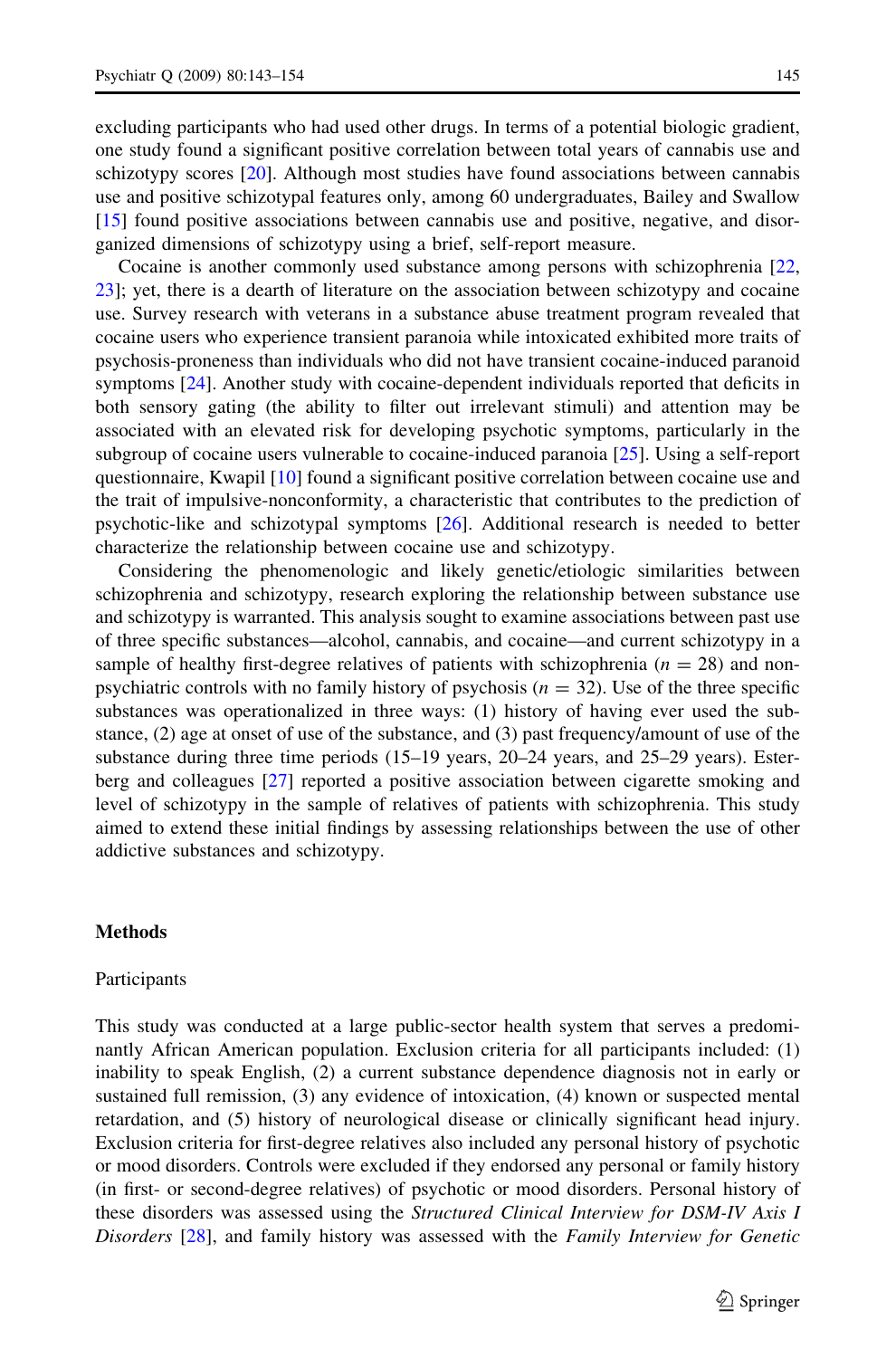Studies [[29](#page-10-0)]. The research was approved by the university's institutional review board, and all participants provided written informed consent.

The sample for this analysis included 60 participants: 28 (46.7%) unrelated first-degree relatives of patients with schizophrenia or schizoaffective disorder and 32 (53.3%) nonpsychiatric comparison subjects with no history of psychosis in first- or second-degree relatives. Of the first-degree relatives, 11 (39.3%) were mothers, nine (32.1%) were sisters, four (14.3%) were fathers, three (10.7%) were daughters, and one (3.6%) was a brother. Of the non-psychiatric controls, 17 (53.1%) were recruited from a food court in an indoor urban farmers' market, 10 (31.3%) came to the project by word of mouth from other controls, and five (15.6%) were drawn from an ambulatory medicine clinic waiting room.

The mean age of participants was  $41.1 \pm 13.3$  years (range, 20–73 years). Thirty-seven participants were female (61.7%) and 23 were male (38.3%). The majority (53, 88.3%) were Black/African American, whereas seven (11.7%) were White/Caucasian. Thirty-six participants were single and had never been married (60.0%); 16 (26.7%) were separated, divorced, or widowed; and eight (13.3%) were married or living with a partner. The mean years of educational attainment was  $12.6 \pm 2.4$ . Nearly two-thirds of participants were currently unemployed (38, 63.3%).

#### Measures

The Schizotypal Personality Questionnaire [\[30\]](#page-10-0) is a self-report, easy-to-administer, 74-item questionnaire used to screen for schizotypy or schizotypal personality disorder. Administration time is approximately 10 min. Each item presents a statement or question to the respondent, who simply circles ''yes'' or ''no.'' All affirmatively-endorsed items count one point toward the total score (range, 0–74), with higher scores indicating higher levels of schizotypy. Examples of items include: ''Have you ever had the sense that some person or force is around you, even though you cannot see anyone?" (from the *cognitive*perceptual subscale, which measures positive schizotypy), ''People sometimes find me aloof and distant." (from the *interpersonal* subscale, which assesses negative schizotypy), and "People sometimes find it hard to understand what I am saying." (from the *disor*ganized subscale). Internal consistency reliability, test-retest reliability, and criterion validity of the SPQ are acceptable [\[30\]](#page-10-0). In a sample of 118 participants (relatives and controls) from this research group (many of whom are included in the current analysis), internal consistency of the SPQ subscales was found to be acceptable—0.89, 0.89, and 0.84, respectively—for the cognitive-perceptual, interpersonal, and disorganized subscales.

The Adolescence and Young Adulthood Substance Use Questionnaire (AYASUQ) was created by the research team to assess alcohol, cannabis, and cocaine use during adolescence and early adulthood due to a lack of measures that sufficiently quantify past use, especially during these critical developmental periods. The interviewer, a clinical psychologist who was blind to SPQ scores, asked participants questions about the age when they first began using a particular substance and how much/how often they used it. The interviewer recorded the age of first use, then selected the age period (10–14, 15–19, 20–24, 25–29) to begin querying about frequency and amount. The interviewer continued with subsequent age periods following the same procedure. For example, if a 35-year-old participant reported that he/she began smoking cannabis at age 16 years, the interviewer asked the participant to give an average frequency (per month) and the amount in joint equivalents (per usage) for ages 16–19 years, and then asked about average frequency and amount for the next two age periods (20–24, 25–29). Amounts were designated by units,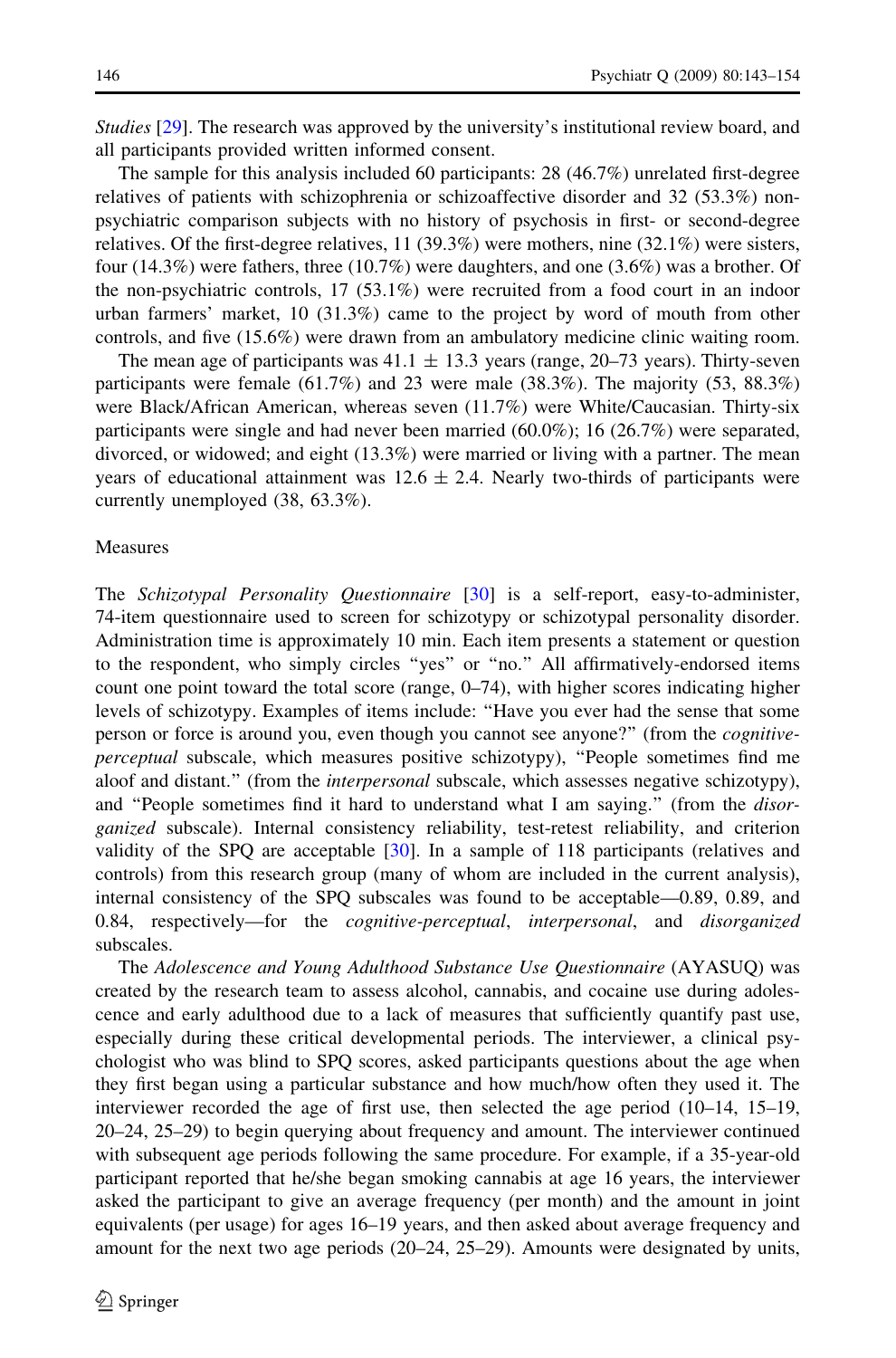such that one unit of alcohol equaled one beer, glass of wine, liquor drink, or shot; one unit of cannabis equaled one joint; and one unit of crack cocaine equaled one rock. A frequency and an amount score was obtained for each age period for each substance, and then an overall use variable was calculated by multiplying these two scores (herein referred to as a frequency/amount score). For example, if a woman smoked an average of one cannabis joint two times per week during the age period 16–19 years, her overall use for that period would be eight (two times per week  $\times$  four weeks per month  $\times$  one joint each day she used).

# Data Analysis

Descriptive statistics of SPQ scores were examined. Because SPQ total and subscale scores were not normally distributed, square root transformations were used for all analyses. Bivariate associations among study variables were examined using Pearson productmoment correlation coefficients, Spearman correlation coefficients, independent samples Student's *t*-tests, and chi-square tests of association. For the *t*-tests in the main analysis, Cohen's d was calculated as an effect size measure  $(M_1 - M_2/\sigma_{\text{pooled}})$ ; where  $\sigma_{\text{poo}}$  $H_{\text{led}} = \sqrt{[(\sigma_1^2 + \sigma_2^2)/2]}$ . The very high interdependence/multicollinearity between the various substances of abuse made multivariable analyses examining the independent effects of specific substances very difficult. Partial correlations were used to the extent possible to control for potential confounders.

# Results

Demographic Correlates of Schizotypy Scores

First-degree relatives did not differ significantly from controls on *cognitive-perceptual*, interpersonal, disorganized, or total SPQ scores (relatives:  $7.1 \pm 6.7$ ,  $7.9 \pm 6.4$ ,  $3.3 \pm 3.6$ ,  $18.3 \pm 15.0$ ; controls:  $6.5 \pm 5.4$ ,  $7.5 \pm 7.2$ ,  $2.5 \pm 2.7$ ,  $16.3 \pm 3.0$ ). Given the absence of a meaningful difference in schizotypy scores between relatives and controls, subsequent analyses involved the entire sample in order to maximize power in light of the limited sample size. Before schizotypy was examined as a potential correlate of past alcohol, cannabis, and cocaine use, demographic correlates of schizotypy were examined. Age was significantly inversely correlated with the SPQ disorganized subscale score  $(r = -0.26, P = 0.04)$ , but not with *cognitive-perceptual*, *interpersonal*, or total scores  $(r = -0.21, P = 0.11; r = -0.23, P = 0.08; r = -0.15, P = 0.26$ , respectively). It should be noted, however, that these non-significant correlation coefficients were of comparable magnitude to the significant inverse correlation between age and disorganized schizotypy. Neither gender nor race was significantly associated with the SPQ total score or any of the three subscales.

Demographic Correlates of Past Alcohol, Cannabis, and Cocaine Use

Among the 60 participants, 52 (86.7%) endorsed having ever used alcohol. Subgroup (firstdegree relatives of patients with schizophrenia or schizoaffective disorder versus controls with no first- or second-degree family history) was not associated with past alcohol use  $(\chi^2 = 2.98, df = 1, Fisher's exact P = 0.13)$ . Neither current age (t = 0.58, df = 58,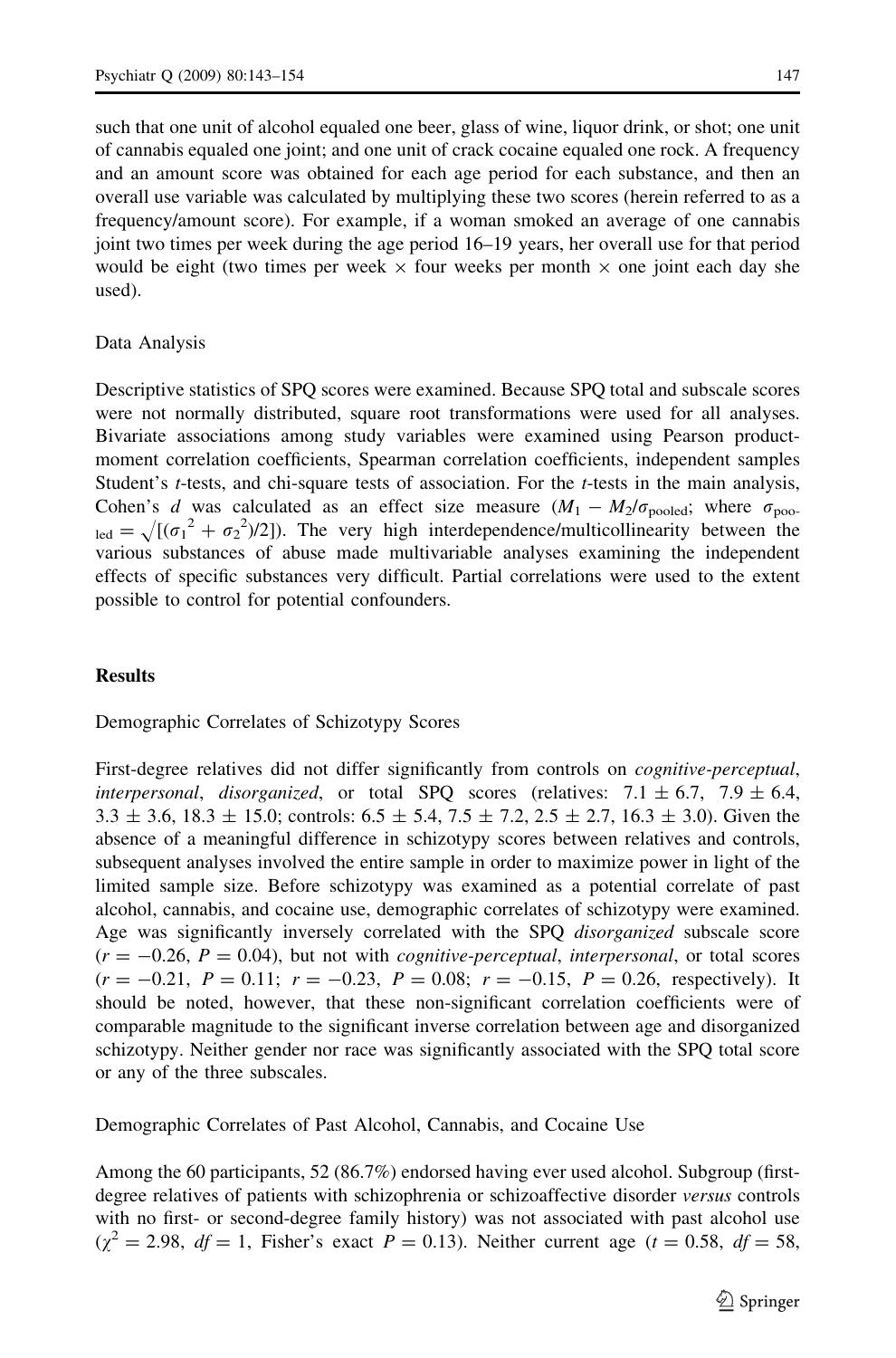$P = 0.56$ ) nor gender ( $\chi^2 = 0.69$ ,  $df = 1$ , Fisher's exact  $P = 0.70$ ) was associated with history of alcohol use. Four out of seven White/Caucasian participants (57.1%) endorsed past alcohol use, compared to 48 of 53 (90.6%) Black/African American participants  $(\gamma^2 = 5.98, df = 1, Fisher's exact P = 0.04).$ 

Thirty-four of the 60 participants (57.6%) endorsed having ever used cannabis. Subgroup was not associated with past cannabis use ( $\chi^2 = 1.83$ ,  $df = 1$ ,  $P = 0.18$ ), nor was current age ( $t = 1.56$ ,  $df = 57$ ,  $P = 0.13$ ). Male participants were more likely to endorse past cannabis use (73.9%) than were female participants (47.2%;  $\chi^2 = 4.09$ ,  $df = 1$ ,  $P = 0.04$ ). Race (White/Caucasian versus Black/African American) was not associated with past cannabis use ( $\chi^2 = 2.75$ ,  $df = 1$ , Fisher's exact  $P = 0.12$ ).

With regard to cocaine, 13 participants (21.7%) endorsed having ever used this drug. Controls were more likely to endorse past cocaine use (37.5%) than were relatives (3.6%;  $\chi^2 = 10.13$ ,  $df = 1$ ,  $P = 0.001$ ). Current age was not associated with history of cocaine use ( $t = 0.39$ ,  $df = 58$ ,  $P = 0.70$ ). Male participants were more likely to endorse past cocaine use (47.8%) than were female participants (5.4%;  $\chi^2 = 15.04$ ,  $df = 1$ , Fisher's exact  $P < 0.001$ ). Race was not associated with past cocaine use ( $\gamma^2 = 2.19$ , df = 1, Fisher's exact  $P = 0.33$ ).

### Associations Between Uses of Various Substances

Not surprisingly, history of alcohol use and history of cocaine use both were associated with a history of past cannabis use ( $\chi^2 = 12.59$ ,  $df = 1$ , Fisher's exact  $P < 0.001$ ;  $\chi^2 = 12.26$ ,  $df = 1$ ,  $P < 0.001$ , respectively). However, history of alcohol use was not significantly associated with a history of past cocaine use ( $\chi^2 = 2.55$ ,  $df = 1$ , Fisher's exact  $P = 0.18$ ). Thirty-four (56.7%) participants endorsed current cigarette smoking. Participants who currently smoked cigarettes were more likely to have used alcohol/drugs than were participants who did not smoke cigarettes: alcohol, 100% compared to 69.2%  $(\chi^2 = 12.07, df = 1, Fisher's exact P = 0.001)$ ; cannabis, 85.3% compared to 20.0%  $(\chi^2 = 25.15, df = 1, P < 0.001)$ ; and cocaine, 38.2% compared to 0.0% ( $\chi^2 = 12.69$ ,  $df = 1, P < 0.001$ .

Associations Between Having Ever Used Alcohol, Cannabis, and Cocaine and Current Schizotypy Scores

Using the square-root transformed SPQ scores, independent samples Student's t-tests were conducted to compare mean schizotypy scores in participants who had never used each of the three drugs of interest versus those who had ever used the respective drug. As shown in Table [1](#page-6-0), participants who had used cannabis had significantly higher *cognitive-perceptual*, interpersonal, and total schizotypy scores compared to those who had never used cannabis. Effect sizes were in the medium range (0.57–0.66). Having ever used alcohol and having ever used cocaine were not significantly associated with schizotypy scores. However, in every comparison, those having used either drug had numerically higher schizotypy scores compared to those who had never used the drug. Though sample sizes were insufficient to achieve statistical significance, effect sizes were consistently in the small to medium range  $(0.27 - 0.57)$ .

Although further multivariable techniques were desired (e.g., multivariate analysis of covariance examining the three SPQ subscale scores as dependent variables; past alcohol, past cannabis, past cocaine, and current nicotine use as factors; and age as a covariate), the very high interdependence/multicollinearity between the various substances of abuse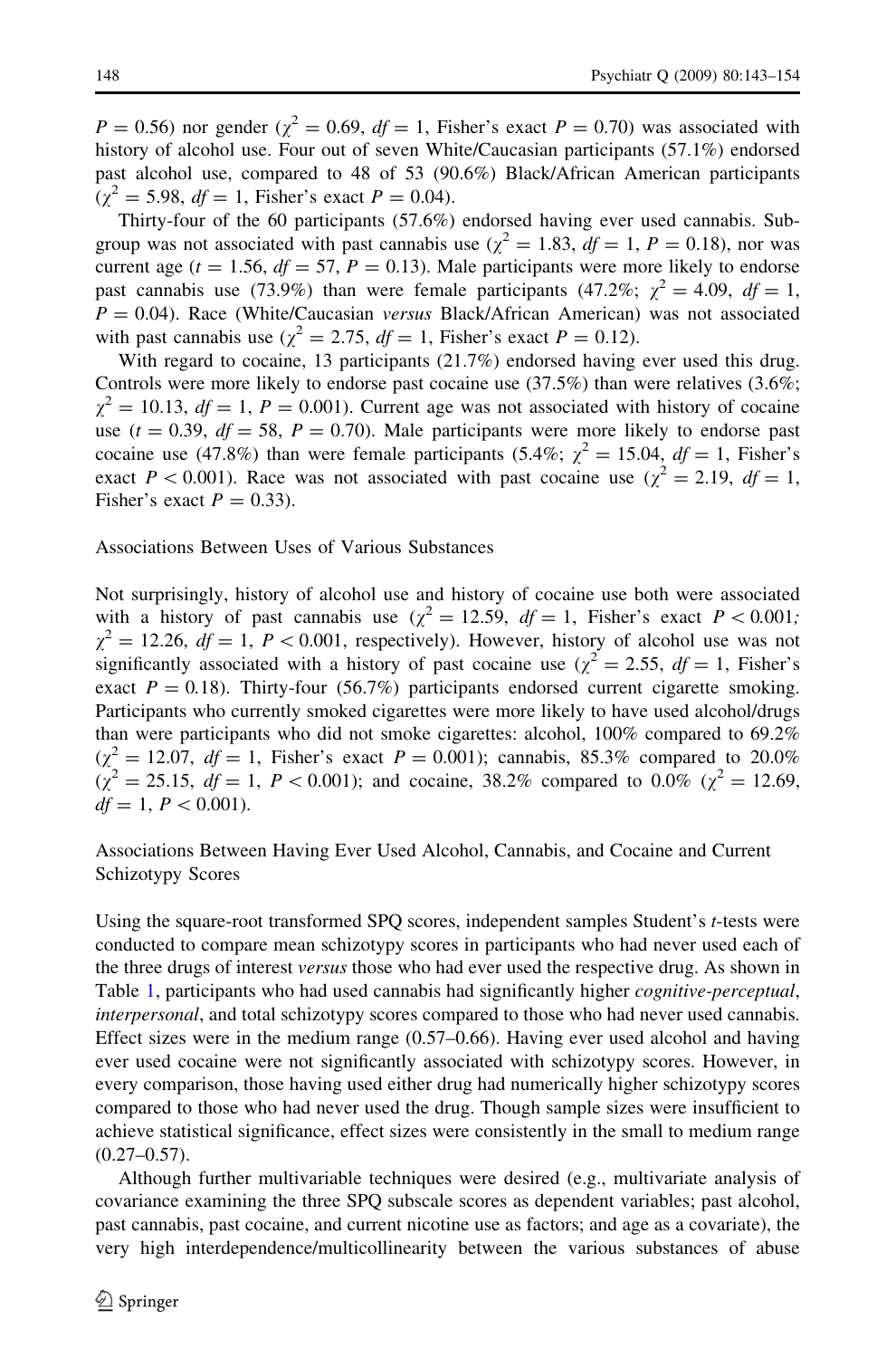| Alcohol              | Never used $(n = 8)$<br>Ever used $(n = 52)$ |                                          | $\mathfrak{t}$ | df | $\boldsymbol{p}$ | $\boldsymbol{d}$ |
|----------------------|----------------------------------------------|------------------------------------------|----------------|----|------------------|------------------|
| Cognitive-perceptual | $4.50 \pm 5.04$                              | $7.14 \pm 6.12$                          | 1.64           | 57 | 0.11             | 0.57             |
| Interpersonal        | $6.00 \pm 5.40$                              | $7.98 \pm 6.37$                          | 0.80           | 57 | 0.42             | 0.30             |
| Disorganized         | $2.25 \pm 3.37$                              | $2.92 \pm 3.14$                          |                | 58 | 0.48             | 0.27             |
| Total                | $12.75 \pm 10.87$                            | $18.02 \pm 14.30$                        | 1.08           | 56 | 0.28             | 0.40             |
| Cannabis             | Never used $(n = 25)$                        | Ever used $(n = 34)$<br>$\boldsymbol{t}$ |                | df | $\boldsymbol{p}$ | $\boldsymbol{d}$ |
| Cognitive-perceptual | $4.92 \pm 4.40$                              | $8.24 \pm 6.79$                          | 2.51           | 56 | 0.02             | 0.66             |
| Interpersonal        | $5.88 \pm 5.52$                              | $9.06 \pm 6.57$                          | 2.15           | 56 | 0.04             | 0.57             |
| Disorganized         | $2.16 \pm 2.69$                              | $3.21 \pm 3.38$                          | 1.29           | 56 | 0.20             | 0.37             |
| Total                | $12.96 \pm 10.51$                            | $20.56 \pm 15.62$                        | 2.25           | 55 | 0.03             | 0.60             |
| Cocaine              | Never used $(n = 47)$                        | Ever used $(n = 13)$                     | t              | df | $\boldsymbol{p}$ | $\boldsymbol{d}$ |
| Cognitive-perceptual | $6.60 \pm 6.14$                              | $7.50 \pm 5.68$                          | 0.93           | 57 | 0.36             | 0.33             |
| Interpersonal        | $7.20 \pm 6.34$                              | $9.54 \pm 5.72$                          | 1.60           | 57 | 0.12             | 0.55             |
| Disorganized         | $2.70 \pm 3.22$                              | $3.31 \pm 2.95$                          | 0.95           | 58 | 0.35             | 0.31             |
| Total                | $16.59 \pm 14.00$                            | $20.00 \pm 13.86$                        | 1.11           | 56 | 0.27             | 0.39             |

<span id="page-6-0"></span>**Table 1** Mean  $\pm$  SD of schizotypy subscale and total scores by substance use history<sup>a</sup>

<sup>a</sup> Although mean ± SD scores are presented in terms of the actual SPQ scale scoring for ease of interpretation, t-tests were conducted using the square-root transformed variables

precluded multivariable analyses in which the independent effects of specific substances could be examined. For example, 29 participants who had used cannabis were current smokers and 20 who had never used cannabis and were not current smokers, whereas only five who had used cannabis were not current smokers, and five who had never used cannabis were current smokers. Similarly, multiple linear regressions examining the independent effects of past alcohol, past cannabis, past cocaine, current nicotine, and age on total SPQ subscale scores were overly influenced by multicollinearity when using the ''enter'' method in which all variables specified are entered in a single step. Using the backward elimination method yielded models in which: (1) past cannabis use was a significant predictor of *cognitive-perceptual* subscale scores, (2) current nicotine use was a significant remaining predictor of *interpersonal* subscale scores, and (3) age and current nicotine use were significant predictors of disorganized subscale scores.

Associations Between Age at Onset of Alcohol, Cannabis, and Cocaine Use and Current Schizotypy Scores

Among those having ever used alcohol ( $n = 52$ ), age at onset of alcohol use was reported to range from 5 to 30 years (17.5  $\pm$  4.3 years). Age at onset of alcohol use was inversely correlated with the cognitive-perceptual, interpersonal, disorganized, and total SPQ score (Table [2](#page-7-0)). Among those having ever used cannabis  $(n = 34)$ , age at onset of cannabis use was reported to range from 10 to 30 years (17.5  $\pm$  3.7 years). As shown in Table [2](#page-7-0), age at onset of cannabis use was inversely correlated with the SPQ *interpersonal* score ( $\rho =$  $-0.40$ ,  $P = 0.02$ ), though the inverse correlations did not reach statistical significance for the cognitive-perceptual ( $\rho = -0.23$ ,  $P = 0.20$ ), disorganized ( $\rho = -0.30$ ,  $P = 0.09$ ), or total SPQ score ( $\rho = -0.31$ ,  $P = 0.09$ ). Among those having ever used cocaine ( $n = 13$ ),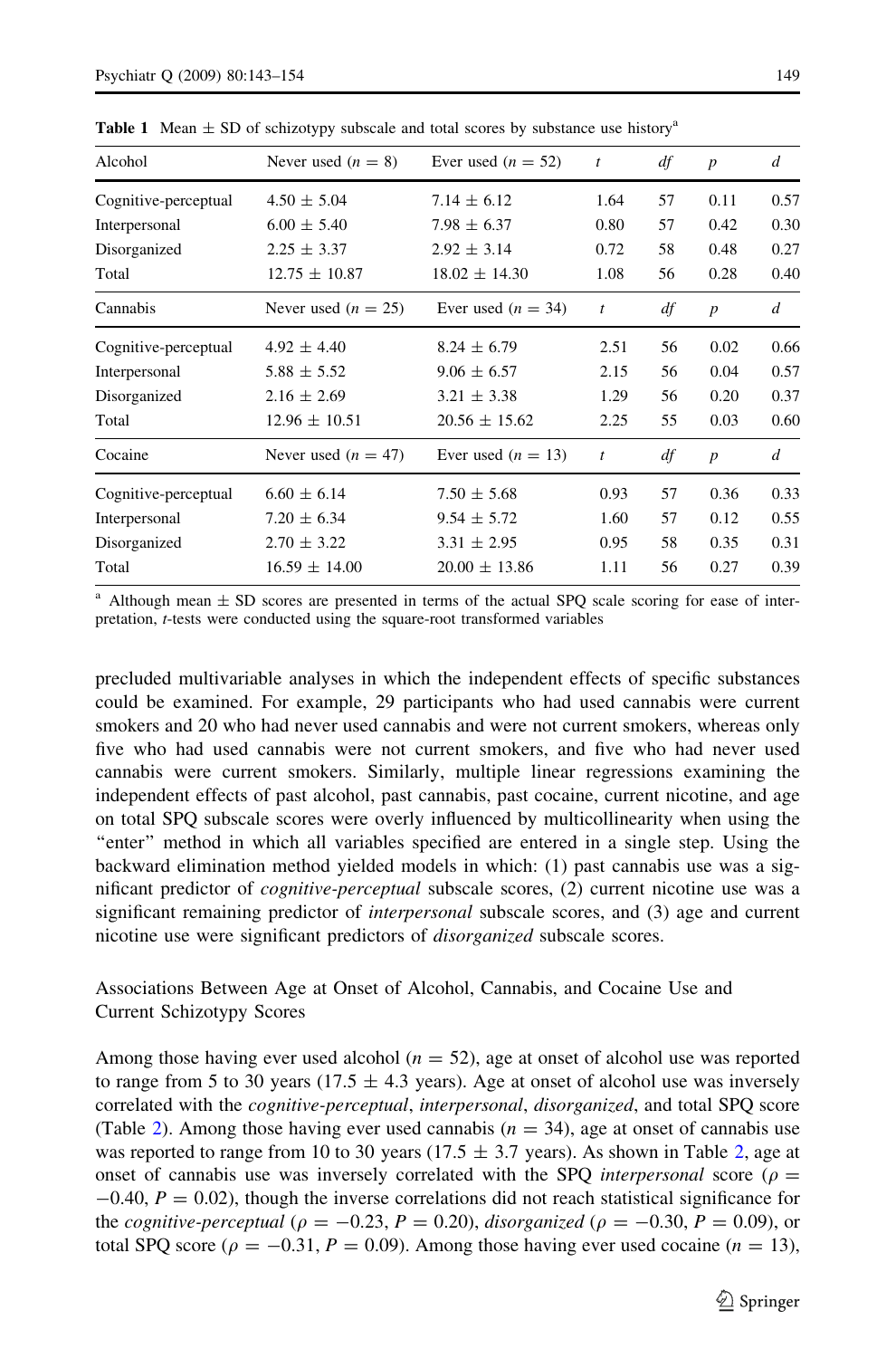|                      | Age at onset of<br>alcohol use $(n = 52)$ | Age at onset of<br>cannabis use $(n = 34)$ | Age at onset of<br>cocaine use $(n = 13)$ |
|----------------------|-------------------------------------------|--------------------------------------------|-------------------------------------------|
| Cognitive-perceptual | $-0.28*$                                  | $-0.23$                                    | $-0.13$                                   |
| Interpersonal        | $-0.37*$                                  | $-0.40*$                                   | $-0.28$                                   |
| Disorganized         | $-0.37*$                                  | $-0.30$                                    | $-0.39$                                   |
| Total                | $-0.34*$                                  | $-0.31$                                    | $-0.15$                                   |
|                      |                                           |                                            |                                           |

<span id="page-7-0"></span>Table 2 Correlations between age at onset of substance use and schizotypy subscale and total scores<sup>a</sup>

Spearman correlation coefficients

 $* P < 0.05$ 

age at onset of cannabis use was reported to range from 15 to 30 years (21.3  $\pm$  4.8 years). Age at onset of cocaine was not significantly correlated with SPQ score, though the limited sample size precludes a definite determination, and it should be noted that all correlations were in the expected (negative) direction. Controlling for current age and current nicotine use diminished the magnitude of all of these correlation coefficients only minimally.

Associations Between Frequency/Amount of Past Alcohol and Cannabis Use and Current Schizotypy Scores

Among the 52 participants having ever used alcohol, frequency/amount scores for the three time periods of interest (15–19 years, 20–24 years, and 25–29 years) were  $41.9 \pm 54.8$  $(n = 37)$ , 40.7  $\pm$  60.2  $(n = 43)$ , and 47.2  $\pm$  68.3  $(n = 37)$ , respectively. Correlations among these frequency/amount scores were relatively high ( $\rho = 0.61{\text -}0.74$ ). As shown in Table 3, frequency/amount of alcohol use in the 25 to 29-year age range was directly correlated with current SPQ cognitive-perceptual, interpersonal, and total scores  $(\rho = 0.34, P = 0.04; \rho = 0.40, P = 0.02; \rho = 0.38, P = 0.02$ , respectively).

Among the 34 participants having ever used cannabis, frequency/amount scores for the three time periods (15–19 years, 20–24 years, and 25–29 years) were  $43.9 \pm 54.3$  $(n = 22)$ , 42.4  $\pm$  107.2  $(n = 27)$ , and 22.5  $\pm$  25.5  $(n = 19)$ , respectively. Correlations among these frequency/amount scores were moderate to high ( $\rho = 0.43{\text -}0.87$ ). As shown in Table 3, frequency/amount of cannabis use in the 20 to 24-year age range was directly correlated with the SPQ interpersonal score ( $\rho = 0.52$ ,  $P = 0.006$ ). Furthermore, all four

|                          | Alcohol                     |                             |                             | Cannabis                    |                             |                             |
|--------------------------|-----------------------------|-----------------------------|-----------------------------|-----------------------------|-----------------------------|-----------------------------|
|                          | $15-19$ years<br>$(n = 37)$ | $20-24$ years<br>$(n = 43)$ | $25-29$ years<br>$(n = 37)$ | $15-19$ years<br>$(n = 22)$ | $20-24$ years<br>$(n = 27)$ | $25-29$ years<br>$(n = 19)$ |
| Cognitive-<br>perceptual | 0.20                        | 0.10                        | $0.34*$                     | 0.14                        | 0.20                        | $0.74*$                     |
| Interpersonal            | 0.30                        | 0.24                        | $0.40*$                     | 0.24                        | $0.52*$                     | $0.84*$                     |
| Disorganized             | 0.23                        | 0.22                        | 0.23                        | 0.22                        | 0.07                        | $0.65*$                     |
| Total                    | 0.29                        | 0.17                        | $0.38*$                     | 0.20                        | 0.37                        | $0.86*$                     |

Table 3 Correlations between frequency/amount of alcohol and cannabis use and schizotypy subscale and total scores<sup>a</sup>

Spearman correlation coefficients

 $* P < 0.05$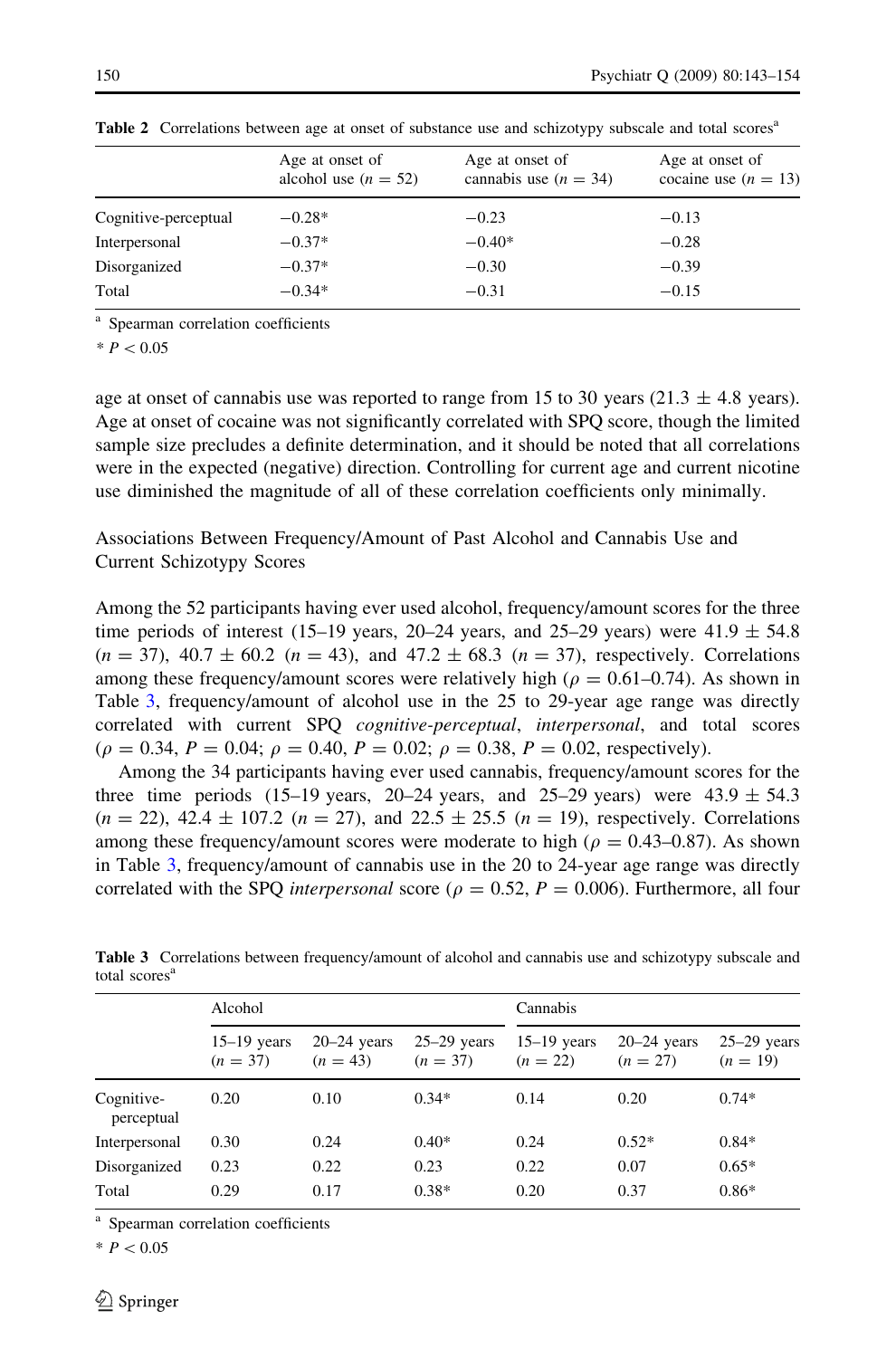SPQ scores were significantly and strongly directly associated with frequency/amount of cannabis use in the 25 to 29-year age range ( $\rho = 0.65$  to  $\rho = 0.86$ , all  $P < 0.01$ ). Again, controlling for current age and current nicotine use minimally diminished the magnitude of these correlation coefficients, though frequency/amount of cannabis use in the 25 to 29-year age-range remained strongly correlated with SPQ total and subscale scores, in the range of 0.58–0.74. Frequency/amount of cocaine use in the three age ranges could not be examined due to small sample sizes.

### **Discussion**

This analysis assessed associations between past use of alcohol, cannabis, and cocaine and current self-reported schizotypy in a sample of healthy, first-degree relatives of patients with schizophrenia and schizoaffective disorder and non-psychiatric controls. Use of these three substances was operationalized in three ways: (1) history of having ever used the substance, (2) age at onset of use of the substance, and (3) past frequency/amount of use of the substance during three time periods in late adolescence and early adulthood. Several findings related to each of these approaches were very interesting. First, participants who had ever used cannabis had significantly higher *cognitive-perceptual*, *interpersonal*, and total schizotypy scores compared to those who had never used cannabis. Second, age at onset of alcohol use was inversely correlated with the cognitive-perceptual, interpersonal, disorganized, and total SPQ score, and age at onset of cannabis use was inversely correlated with the SPQ interpersonal score. Third, frequency/amount of alcohol use in the 25 to 29-year age range was directly correlated with current SPQ cognitive-perceptual, interpersonal, and total scores, frequency/amount of cannabis use in the 20 to 24-year age range was directly correlated with the SPQ interpersonal score, and all four SPQ scores were significantly and strongly directly associated with frequency/amount of cannabis use in the 25 to 29-year age range.

These results suggest that the use of addictive substances, particularly cannabis (but also nicotine, based on previous findings reported by Esterberg and associates [\[27\]](#page-10-0)), is related to schizotypy in complex ways. Greater elucidation of these associations, ideally using longitudinal research designs, could provide crucial information not only on the connection between substance use and schizotypy, but between substance use and schizophrenia. This could be very beneficial given the well-established, very high comorbidity between schizophrenia and cigarette smoking [[5](#page-9-0), [31](#page-10-0)], alcohol misuse [\[32,](#page-10-0) [33\]](#page-10-0), cannabis abuse and dependence [[34](#page-11-0), [35](#page-11-0)], and the use of psychostimulants such as cocaine [\[23,](#page-10-0) [33\]](#page-10-0).

This study relied on data from both first-degree relatives of individuals with schizophrenia or schizoaffective disorder and non-psychiatric controls without a first- or seconddegree family history of psychosis because it was presumed that, based on prior research [[36–38\]](#page-11-0), relatives would have higher schizotypy scores. One report discussed potential explanations for the lack of difference in levels of schizotypy between relatives and controls [[39](#page-11-0)], including the possibility of a biased group of relatives with fewer schizotypal traits, as well as the greater likelihood of defensive reporting in relatives [\[40,](#page-11-0) [41\]](#page-11-0).

Dumas and coworkers [[16](#page-10-0)] commented that the association between cannabis use and schizotypy could be explained by: (1) direct pharmacological effects of cannabis that lead to schizotypal traits, (2) a pathway in which schizotypal traits lead to cannabis use consistent with a "self-medication" model, or (3) a common etiopathological factor that leads to both cannabis use and schizotypy. Although the current findings provide more evidence of an association between schizotypy and the use of addictive substances, directionality/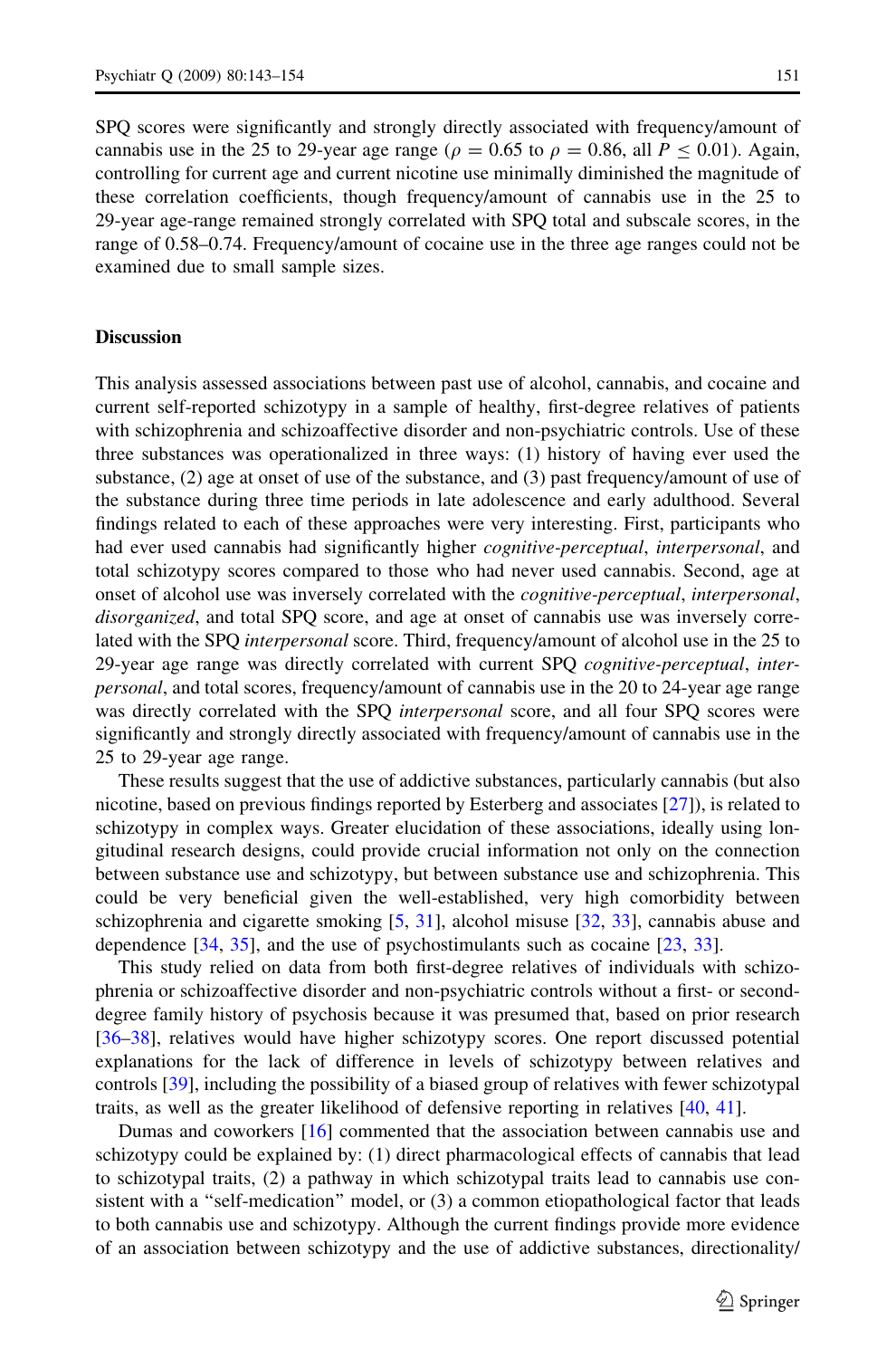<span id="page-9-0"></span>causality of the association cannot be determined, even though past substance use and current schizotypy were measured. There is virtually no research available to clarify causality. In a sample of 189 undergraduate college students, Schiffman and colleagues [[18](#page-10-0)] found, by amending the items of the SPQ-B with the question ''If yes, how old were you when you first noticed this?'' to each endorsed item, that schizotypal symptoms generally preceded the onset of cannabis use. That is, among the recent cannabis users, self-reported average age of onset of schizotypal symptoms (across all three SPQ-B subscales, as well as the total score) significantly preceded age of initiation of cannabis use. Further research should similarly attempt to elucidate temporality, and longitudinal research, especially with adolescents, is needed. Causality could not be determined in the present study, and it should be noted that some SPQ items could be endorsed due to the immediate psychoactive properties of some substances (e.g., ''People sometimes find it hard to understand what I am saying'' in the context of alcohol intoxication or ''Do everyday things seem unusually large or small?'' in the case of cannabis use).

Aside from the inherent limitations of a cross-sectional approach in terms of not being able to test causality, another limitation of the current study was the relatively small sample size. This, in combination with the high level of multicollinearity between measures of use of various substances, precluded multivariable statistical techniques that could examine specificity of associations between schizotypy and each substance. Furthermore, the limited sample sizes were deemed inappropriate for further analyses in the two subgroups (relatives and controls) separately.

In general, these findings support an association between schizotypal features and substance misuse. Future research should examine these associations in general population samples, as well as in those with elevated genetic risk for schizophrenia (e.g., first-degree relatives). Additionally, extended family (and twin) studies would benefit from using multivariate behavior genetic modeling to estimate the correlations between substance-use propensities (e.g., openness, impulsivity, sensation-seeking) and schizotypal features.

Acknowledgements This research was supported by a grant from the Emory Medical Care Foundation.

#### **References**

- 1. Kendler KS, McGuire M, Gruenberg AM, et al.: Schizotypal symptoms and signs in the Roscommon Family Study: Their factor structure and familial relationship with psychotic and affective disorders. Archives of General Psychiatry 52:296–303, 1995.
- 2. Fanous A, Gardner C, Walsh D, et al.: Relationship between positive and negative symptoms of schizophrenia and schizotypal symptoms in nonpsychotic relatives. Archives of General Psychiatry 58:669–673, 2001. doi[:10.1001/archpsyc.58.7.669](http://dx.doi.org/10.1001/archpsyc.58.7.669).
- 3. Linney YM, Murray RM, Peters ER, et al.: A quantitative genetic analysis of schizotypal personality traits. Psychological Medicine 33:803–816, 2003. doi[:10.1017/S0033291703007906](http://dx.doi.org/10.1017/S0033291703007906).
- 4. MacDonald AW 3rd, Pogue-Geile MF, Debski TT, et al.: Genetic and environmental influences on schizotypy: A community-based twin study. Schizophrenia Bulletin 27:47–58, 2001.
- 5. McCreadie RG: Use of drugs, alcohol and tobacco by people with schizophrenia: Case–control study. British Journal of Psychiatry 181:321–325, 2002. doi[:10.1192/bjp.181.4.321](http://dx.doi.org/10.1192/bjp.181.4.321).
- 6. Selzer JA, Lieberman JA. Schizophrenia and substance abuse. Psychiatric Clinics of North America 16:401–412, 1993.
- 7. Shoval G, Zalsman G, Apter A, et al.: A 10-year retrospective study of inpatient adolescents with schizophrenia/schizoaffective disorder and substance use. Comprehensive Psychiatry 48:1–7, 2007. doi: [10.1016/j.comppsych.2006.05.002.](http://dx.doi.org/10.1016/j.comppsych.2006.05.002)
- 8. Driessen M, Veltrup C, Wetterling T, et al.: Axis I and Axis II comorbidity in alcohol dependence and the two types of alcoholism. Alcoholism: Clinical and Experimental Research 22:77–86, 1998.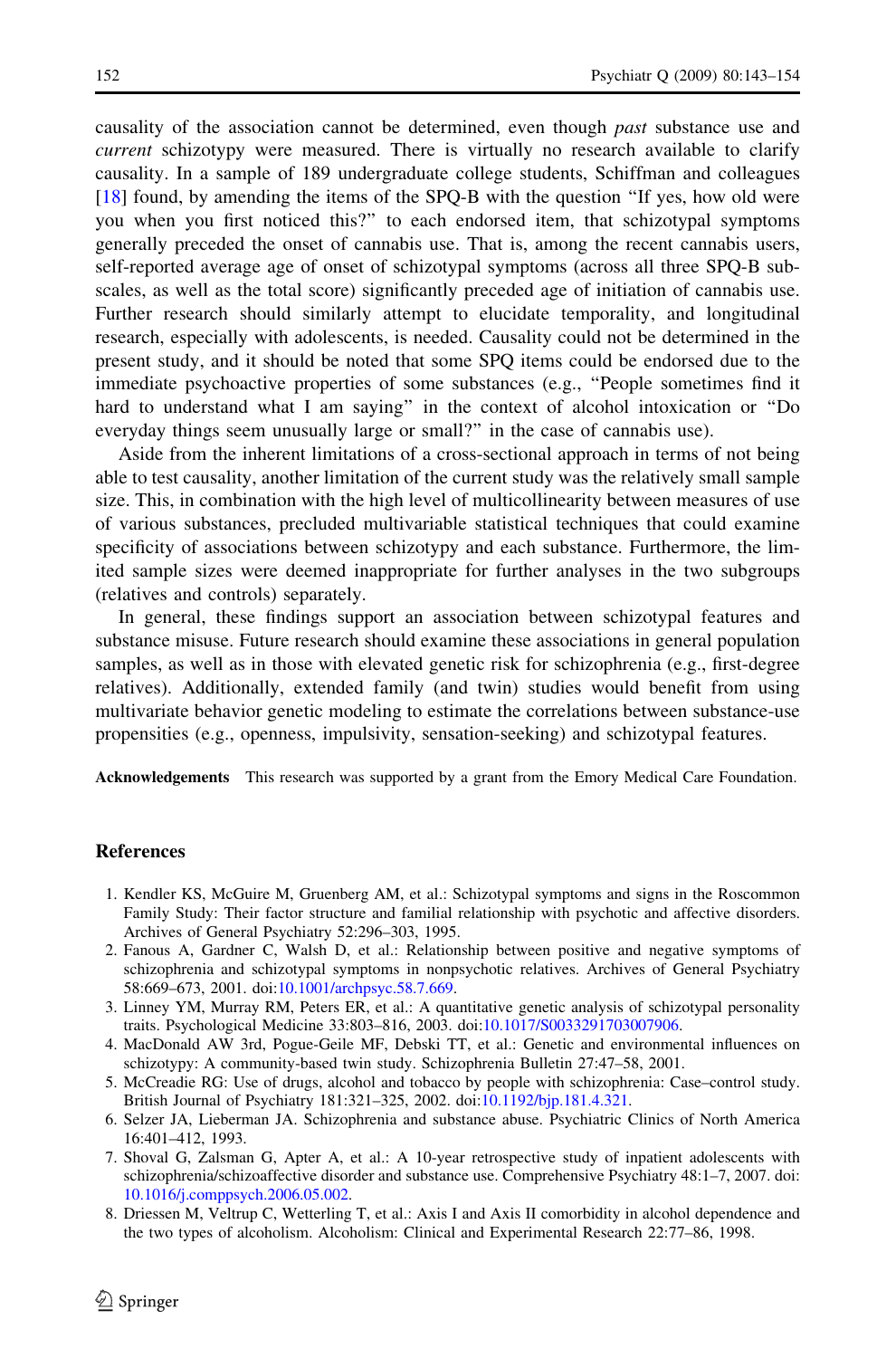- <span id="page-10-0"></span>9. Craig RJ, Verinis JS, Wexler S: Personality characteristics of drug addicts and alcoholics on the Millon Clinical Multiaxial Inventory. Journal of Personality Assessment 49:156–160, 1985. doi:[10.1207/](http://dx.doi.org/10.1207/s15327752jpa4902_10) [s15327752jpa4902\\_10](http://dx.doi.org/10.1207/s15327752jpa4902_10).
- 10. Kwapil TR: A longitudinal study of drug and alcohol use by psychosis-prone and impulsive-nonconforming individuals. Journal of Abnormal Psychology 105:114–123, 1996. doi[:10.1037/0021-](http://dx.doi.org/10.1037/0021-843X.105.1.114) [843X.105.1.114](http://dx.doi.org/10.1037/0021-843X.105.1.114).
- 11. Chapman LJ, Chapman JP, Raulin ML: Body-image aberration in schizophrenia. Journal of Abnormal Psychology 87:399–407, 1978. doi[:10.1037/0021-843X.87.4.399](http://dx.doi.org/10.1037/0021-843X.87.4.399).
- 12. Eckblad M, Chapman LJ: Magical ideation as an indicator of schizotypy. Journal of Consulting and Clinical Psychology 51:215–225, 1983. doi[:10.1037/0022-006X.51.2.215](http://dx.doi.org/10.1037/0022-006X.51.2.215).
- 13. Nunn JA, Rizza F, Peters ER: The incidence of schizotypy among cannabis and alcohol users. Journal of Nervous and Mental Disease 189:741–748, 2001. doi:[10.1097/00005053-200111000-00002](http://dx.doi.org/10.1097/00005053-200111000-00002).
- 14. Bornstein RF, Klein DN, Mallon JC, et al.: Schizotypal personality disorder in an outpatient population: Incidence and clinical characteristics. Journal of Clinical Psychology 44:322–325, 1988. doi:[10.1002/](http://dx.doi.org/10.1002/1097-4679(198805)44:3%3c322::AID-JCLP2270440304%3e3.0.CO;2-8) 1097-4679(198805)44:3<[322::AID-JCLP2270440304](http://dx.doi.org/10.1002/1097-4679(198805)44:3%3c322::AID-JCLP2270440304%3e3.0.CO;2-8)>3.0.CO;2-8.
- 15. Bailey EL, Swallow BL: The relationship between cannabis use and schizotypal symptoms. European Psychiatry 19:113–114, 2004. doi:[10.1016/j.eurpsy.2003.12.001.](http://dx.doi.org/10.1016/j.eurpsy.2003.12.001)
- 16. Dumas P, Saoud M, Bouafia S, et al.: Cannabis use correlates with schizotypal personality traits in healthy students. Journal of Psychiatric Research 109:27–35, 2002. doi:[10.1016/S0165-](http://dx.doi.org/10.1016/S0165-1781(01)00358-4) [1781\(01\)00358-4](http://dx.doi.org/10.1016/S0165-1781(01)00358-4).
- 17. Mass R, Bardong C, Kindl K, et al.: Relationship between cannabis use, schizotypal traits, and cognitive function in healthy subjects. Psychopathology 34:209–214, 2001. doi[:10.1159/000049309](http://dx.doi.org/10.1159/000049309).
- 18. Schiffman J, Nakamura B, Earleywine M, et al.: Symptoms of schizotypy precede cannabis use. Journal of Psychiatric Research 134:37–42, 2005. doi:[10.1016/j.psychres.2005.01.004](http://dx.doi.org/10.1016/j.psychres.2005.01.004).
- 19. Skosnik PD, Spatz-Glenn L, Park S: Cannabis use is associated with schizotypy and attentional disinhibition. Schizophrenia Research 48:83–92, 2001. doi[:10.1016/S0920-9964\(00\)00132-8.](http://dx.doi.org/10.1016/S0920-9964(00)00132-8)
- 20. Skosnik PD, Krishnan GP, Aydt EE, et al.: Psychophysiological evidence of altered neural synchronization in cannabis use: Relationship to schizotypy. American Journal of Psychiatry 163:1798–1805, 2006. doi:[10.1176/appi.ajp.163.10.1798.](http://dx.doi.org/10.1176/appi.ajp.163.10.1798)
- 21. Williams JH, Wellman NA, Rawlins JNP: Cannabis use correlates with schizotypy in healthy people. Addiction 91:869–877, 1996. doi:[10.1111/j.1360-0443.1996.tb03581.x](http://dx.doi.org/10.1111/j.1360-0443.1996.tb03581.x).
- 22. Copersino ML, Serper MR: Comorbidity of schizophrenia and cocaine abuse: Phenomenology and treatment. Medscape Psychiatry & Mental Health eJournal 3, 1998.
- 23. Green AI, Brown ES: Comorbid schizophrenia and substance abuse. Journal of Clinical Psychiatry 67:e08, 2006.
- 24. Satell SL, Edell WS: Cocaine-induced paranoia and psychosis proneness. American Journal of Psychiatry 148:1708–1711, 1991.
- 25. Boutros NN, Gelernter J, Gooding DC, et al.: Sensory gating and psychosis vulnerability in cocainedependent individuals: Preliminary data. Biological Psychiatry 51:683–686, 2002. doi:[10.1016/](http://dx.doi.org/10.1016/S0006-3223(01)01237-9) [S0006-3223\(01\)01237-9](http://dx.doi.org/10.1016/S0006-3223(01)01237-9).
- 26. Chapman LJ, Chapman JP, Numbers JS, et al.: Impulsive nonconformity as a trait contributing to the prediction of psychotic-like and schizotypal symptoms. Journal of Nervous and Mental Disease 172:681–691, 1984. doi[:10.1097/00005053-198411000-00007](http://dx.doi.org/10.1097/00005053-198411000-00007).
- 27. Esterberg ML, Jones EM, Compton MT, et al.: Nicotine consumption and schizotypy in first-degree relatives of individuals with schizophrenia and non-psychiatric controls. Schizophrenia Research 97:6– 13, 2007. doi[:10.1016/j.schres.2007.08.024](http://dx.doi.org/10.1016/j.schres.2007.08.024).
- 28. First MB, Spitzer RL, Gibbon M, et al.: Structured Clinical Interview for DSM-IV Axis I Disorders, Clinician Version (SCID-I) Administration Booklet. Washington, D.C., American Psychiatric Association, 1997.
- 29. Maxwell E: Manual for the Family Interview for Genetic Studies. Bethesda, MD, National Institute of Mental Health, Clinical Neurogenetics Branch, Intramural Research Program, 1992.
- 30. Raine A: The SPQ: A scale for the assessment of schizotypal personality based on DSM-III-R criteria. Schizophrenia Bulletin 17:555–564, 1991.
- 31. Salokangas RK, Honkonen T, Stengard E, et al.: Cigarette smoking in long-term schizophrenia. European Psychiatry 21:219–223, 2006. doi:[10.1016/j.eurpsy.2005.07.008.](http://dx.doi.org/10.1016/j.eurpsy.2005.07.008)
- 32. Cuffel BJ, Heithoff KA, Lawson W: Correlates of patterns of substance abuse among patients with schizophrenia: Effect on symptoms but not on neurocognitive function. Journal of Clinical Psychiatry 52:26–30, 1993.
- 33. Winklbaur B, Ebner N, Sachs G, et al.: Substance abuse in patients with schizophrenia. Dialogues in Clinical Neuroscience 8:37–43, 2006.